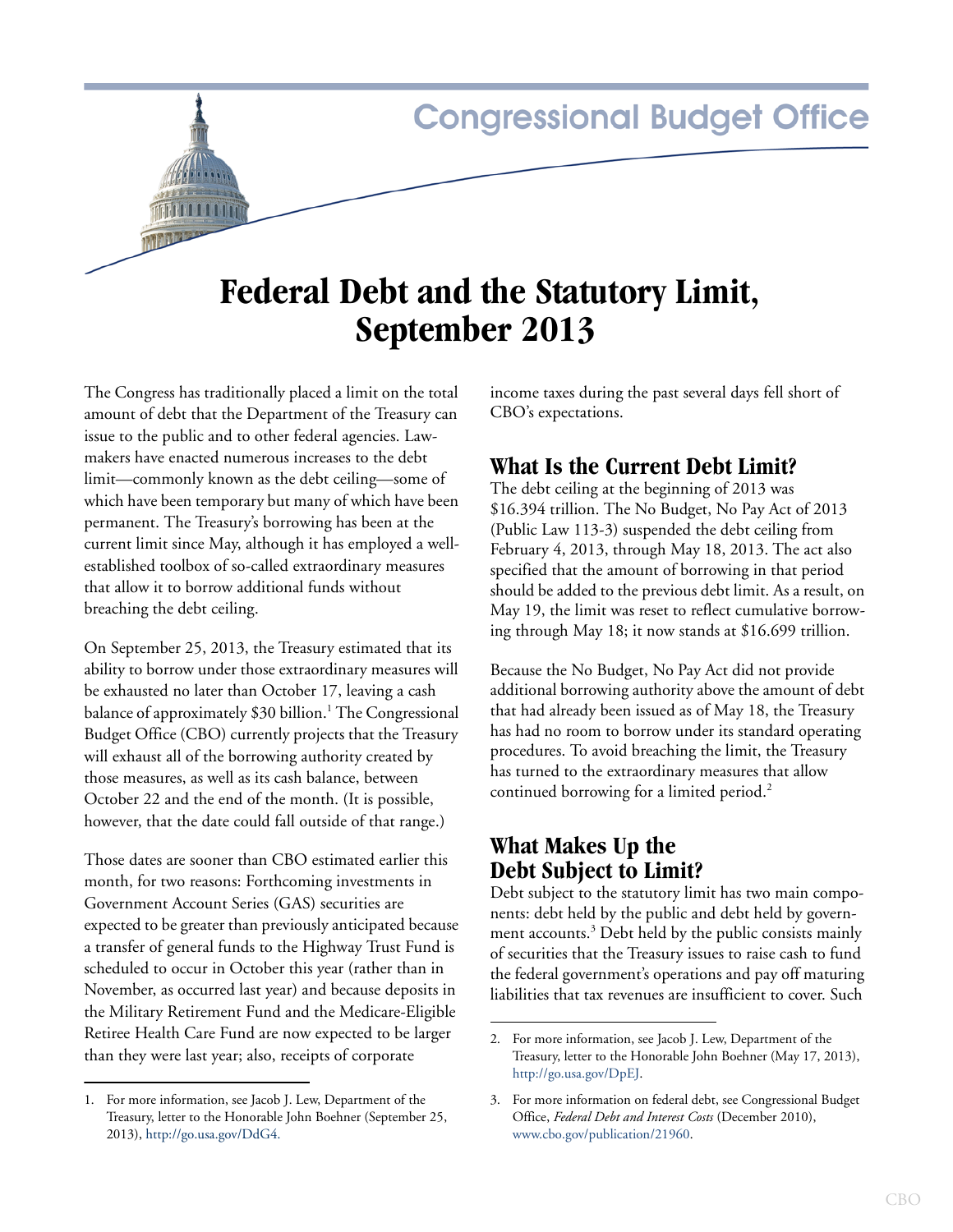debt is held by outside investors, including the Federal Reserve System. Debt held by government accounts is debt issued to the federal government's trust funds and other federal accounts for the government's internal transactions; it is not traded in capital markets. Of the \$16.699 trillion in outstanding debt subject to limit, roughly \$11.9 trillion is held by the public and about \$4.8 trillion is held by government accounts.

## **What Extraordinary Measures Are Still Available to the Treasury?**

The extraordinary measures taken by the Treasury since May 17 have consisted of suspending the issuance of new state and local government securities, disinvesting a portion of the Thrift Savings Plan G Fund, and declaring two debt issuance suspension periods, which allowed it to limit the investments of the Civil Service Retirement Fund and the Postal Service Retiree Health Benefits Fund in GAS securities.<sup>4</sup>

The following measures are still available:

- Suspend the investments of the Thrift Savings Plan G Fund (which otherwise is rolled over or reinvested daily; such investments totaled \$49 billion in Treasury securities as of August 31, 2013).<sup>5</sup>
- Suspend the investments of the Exchange Stabilization Fund (otherwise rolled over daily; such investments totaled \$23 billion as of August  $31, 2013$ .<sup>6</sup>
- Service Retiree Health Benefits Fund (about \$2 billion per month covered by a debt issuance suspension period; the current period ends on October 11, 2013, so the remaining amount to be suspended is approximately \$1 billion through the end of that period).
- Redeem in advance securities held by the Civil Service Retirement and Disability Fund and the Postal Service Retiree Health Benefits Fund that are equal in value to benefit payments that are due in the near future. (Until October 1, 2013, the value remaining is approximately \$6 billion; on that date it will fall to zero. If the debt issuance suspension period was extended beyond October 11, the value of the securities that could be redeemed early would initially be about \$6 billion for any subsequent month in which the first business day was covered by the extension.)
- Replace Treasury securities subject to the debt limit with debt issued by the Federal Financing Bank, which is not subject to the limit (up to \$9 billion).<sup>7</sup>

Those measures provide the Treasury with additional room to borrow by limiting the amount of debt held by the public or debt held by government accounts that would otherwise be outstanding. By statute, both the Civil Service and the Postal Service funds, as well as the G Fund, will be made whole (with interest) after the debt limit has been raised.<sup>8</sup>

Given the magnitude of the government's daily cash flows and the uncertainty about the size of certain key transactions over the next few weeks, it is difficult to specify

<sup>4.</sup> When the debt limit is reached, the Secretary of the Treasury has the authority to declare a "debt issuance suspension period," during which the Treasury may redeem early securities held by the Civil Service Retirement and Disability Fund and the Postal Service Retiree Health Benefits Fund equal in value to expected benefit payments to be made during that period. The Treasury also can suspend the issuance of new securities to both funds during such a period. For more information, see Department of the Treasury, "Frequently Asked Questions on the Civil Service Retirement and Disability Fund and the Postal Service Retiree Health Benefit Fund" (August 2, 2013), [www.treasury.gov/](http://www.treasury.gov/initiatives/pages/debtlimit.aspx) [initiatives/pages/debtlimit.aspx.](http://www.treasury.gov/initiatives/pages/debtlimit.aspx)

<sup>5.</sup> The Thrift Savings Plan is a retirement program for federal employees and members of the uniformed services similar to a 401(k) plan; the G Fund is one component of the plan and is solely invested in Treasury securities. On May 31, 2013, the Treasury announced that, under the current debt limit, it would no longer be able to fully invest the G Fund in Treasury securities. (The total amount invested in the G Fund at the end of April was \$159 billion.)

<sup>6.</sup> The Exchange Stabilization Fund is used by the Treasury for the purpose of stabilizing exchange rates.

<sup>7.</sup> The Federal Financing Bank is an arm of the Treasury that acts as a financial intermediary for a few federal agencies, government corporations, and government-sponsored enterprises. The bank is authorized to borrow up to \$15 billion from sources other than the Treasury; about \$6 billion of that total is currently held by the Civil Service Retirement and Disability Fund.

<sup>8.</sup> For more information on extraordinary measures and actions taken after a debt limit increase, see Government Accountability Office, *Debt Limit: Analysis of 2011–2012 Actions Taken and Effect of Delayed Increase on Borrowing Costs,* GAO-12-701 (July 2012), [www.gao.gov/products/GAO-12-701.](http://www.gao.gov/products/GAO-12-701)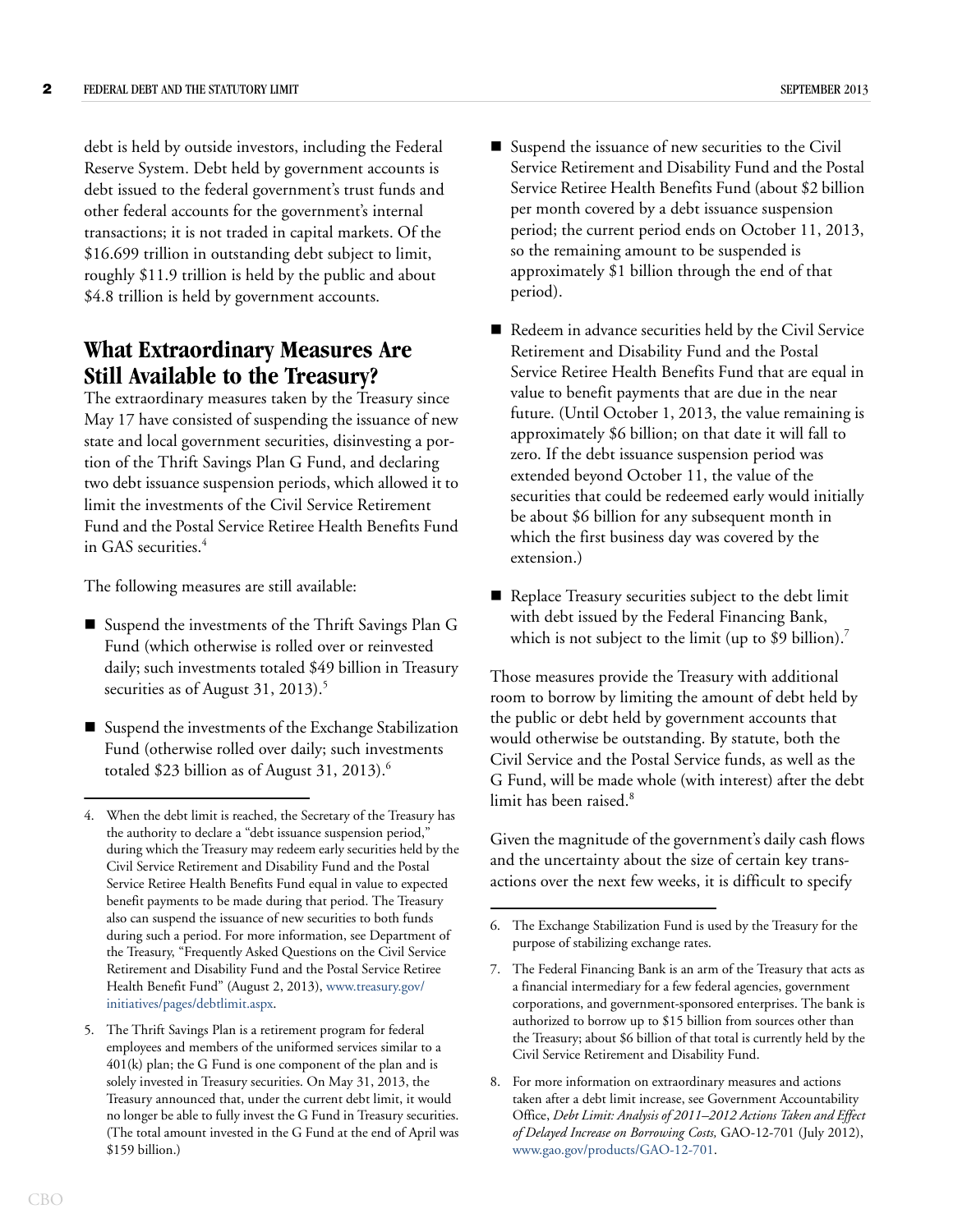the precise date on which the Treasury will exhaust its extraordinary measures and lose its authority to borrow additional funds.

## **What Is the Regular Schedule for Cash Flows and Debt Issuance?**

The amount of debt accumulated over the next few weeks will depend on the size of the cash shortfall during that period and on the magnitude of transactions between the Treasury and other parts of the federal government. The amount of cash flowing to and from the government will determine how much must be borrowed from the public and when that borrowing must occur; transactions between the Treasury and other parts of the federal government will determine the amount of debt accrued by government accounts.

### **Federal Cash Flows**

Certain large inflows and outflows of cash from the Treasury follow a regular schedule that directly affects the amount borrowed from the public, the largest component of debt subject to limit. Typical days and amounts for sizable government expenditures are as follows (although actual disbursements can shift by a day or two in either direction if a normal payment date falls on a weekend or federal holiday):

- **Payments to Medicare Advantage and Medicare** Part D plans—first of the month (about \$17 billion);
- Social Security benefits—third of the month (about \$25 billion), with subsequent smaller payments made on three Wednesdays per month (about \$12 billion each);
- Pay for active-duty members of the military and benefit payments for civil service and military retirees, veterans, and recipients of Supplemental Security Income—first of the month (about \$25 billion); and
- Interest payments—around the 15th of the month and on the last day of the month (with some variation).

Deposits (mostly tax revenues) are relatively smooth throughout each month except for large payments of taxes that occur around specified dates. The largest payments come in April, when individual tax returns are due. Estimated taxes from corporations and individuals are due at four points during the year. For example, in

mid-September of this year, the Treasury received about \$55 billion in estimated corporate taxes; it is still collecting payments of estimated individual income taxes.

### **Debt Issuance: Treasury Auctions**

The Treasury issues numerous securities to obtain funds to pay off maturing securities and to finance government activities. Those securities, which have various maturities, are normally issued in regularly scheduled auctions (although issuance may shift by a day or two in either direction if the normal date falls on a weekend or federal holiday):

- $\blacksquare$  Treasury bills (with maturities of up to 52 weeks) each Thursday (sales in recent auctions have ranged from a total of \$85 billion to \$135 billion);
- Treasury notes (which are currently issued with maturities of 2 to 10 years and include inflationprotected securities)—on the 15th of the month and on the last day of the month (sales in recent auctions on the 15th have totaled about \$55 billion and those on the last day of the month have totaled as much as \$117 billion); and
- $\blacksquare$  Treasury bonds (30-year maturity)—in the middle of the month (sales in recent auctions have ranged from \$13 billion to \$16 billion); 30-year inflation-protected securities are issued each February, June, and October (sales in recent auctions have ranged from \$7 billion to \$9 billion).

In the past few months, the Treasury has raised most of its cash through end-of-the-month auctions of notes (about \$55 billion, on average) and through the intermittent issuance of cash management bills (in varying amounts).

## **Debt Issuance: Government Account Series Securities**

Debt held by government accounts, known as GAS securities, is dominated by the transactions of a few large trust funds. When a trust fund receives cash that is not immediately needed to pay benefits or to cover the relevant program's expenses, the Treasury credits the trust fund with that income by issuing GAS securities to the fund. The Treasury then uses the cash to finance the government's ongoing activities. When revenues for a program financed by a trust fund fall short of expenses, the reverse happens: The Treasury redeems some of the GAS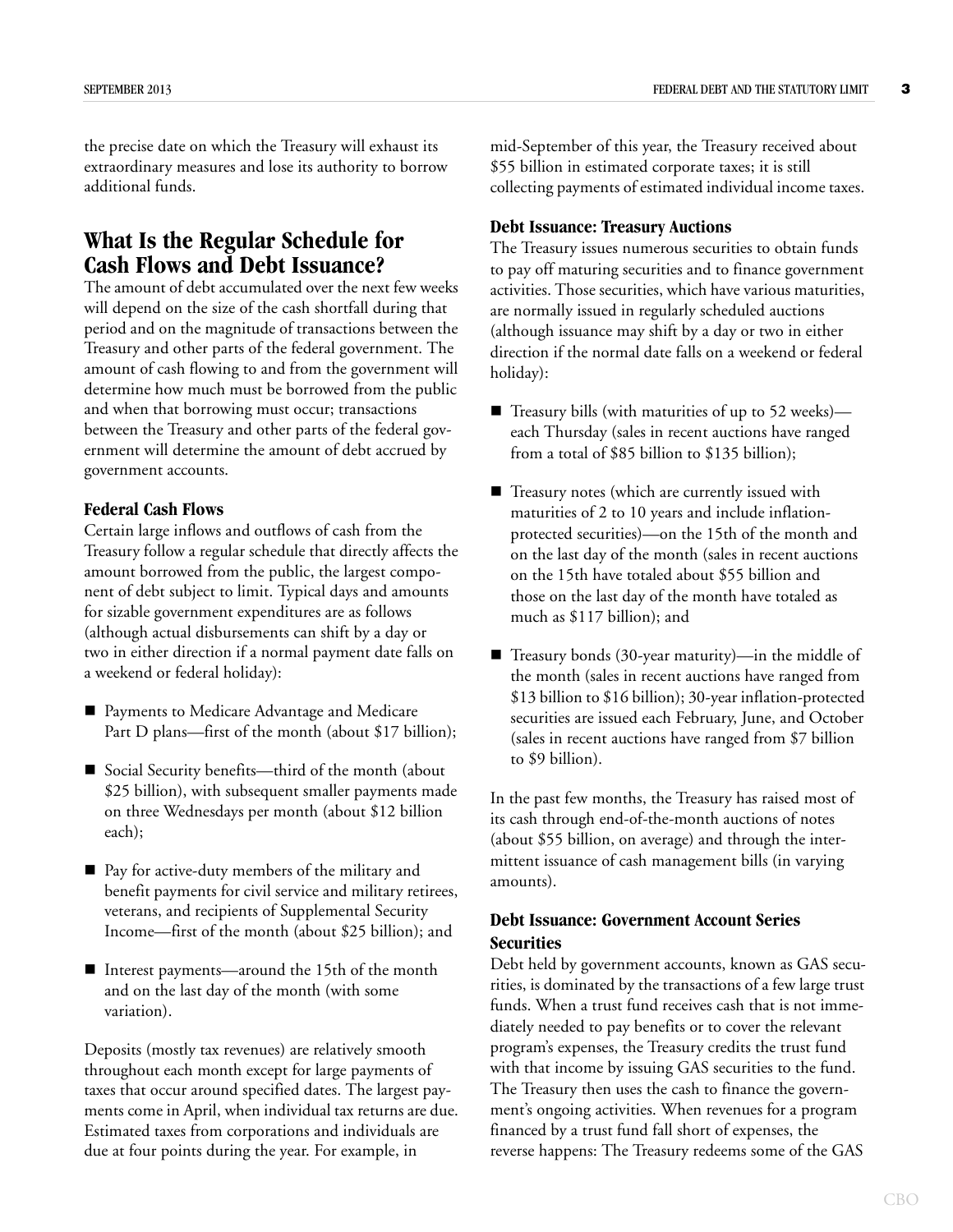securities. The crediting and redemption of securities between the Treasury and the trust funds are intragovernmental but directly affect the amount of debt subject to limit.

On net, the amount of outstanding GAS securities tends to fluctuate very little during a month except when redemptions occur to reflect the payment of benefits for such programs as Social Security and Medicare. (The trust funds for those programs account for about twothirds of the government's balances in such funds.) Those redemptions of GAS securities, which reduce the amount of debt subject to limit, are normally offset by additional borrowing from the public to obtain the cash to make actual payments.

Most GAS securities pay interest in the form of additional securities on June 30 and December 31. In the past year, the interest payments due on each of those dates amounted to about \$80 billion, but because of the debt ceiling, some of those intragovernmental interest payments were not invested on June 30, 2013.

# **What Are the Upcoming Key Dates for Treasury Cash Flows and Debt Issuance?**

In the coming weeks, transactions on certain dates will have a significant influence on when the Treasury will exhaust the borrowing authority created by its extraordinary measures and will have insufficient cash to pay obligations as they become due.

#### **Cash Outflows from the Treasury**

- October 1—payments to Medicare Advantage and Medicare Part D plans; pay for active-duty members of the military; and benefit payments for civil service and military retirees, veterans, and recipients of Supplemental Security Income (about \$42 billion, in total).
- October 3—payments of Social Security benefits (about \$25 billion).
- October 9, 16, and 23—additional Social Security benefit payments (about \$12 billion each time).
- October 31—payment of interest on Treasury securities (about \$6 billion).
- November 1—payments of Social Security benefits (shifted from the third of the month, which falls on a Sunday); payments to Medicare Advantage and Medicare Part D plans; pay for active-duty members of the military; and benefit payments for civil service and military retirees, veterans, and recipients of Supplemental Security Income (about \$67 billion).
- November 13—payments of additional Social Security benefits (about \$12 billion).
- November 15—large quarterly payment of interest on Treasury securities (about \$30 billion).

Most of the benefit payments involve redeeming GAS securities from a trust fund, thereby temporarily providing additional room to borrow from the public in order to raise cash.

In addition to these payments, government spending for its ongoing programs and activities is likely to average about \$10 billion a day over the next several weeks, but can vary from one business day to the next.

#### **Issuance of Government Account Series Securities**

At the beginning of October, large investments will be made in both the Military Retirement Fund and the Medicare-Eligible Retiree Health Care Fund to account for the amortization of the unfunded liability for certain retirement benefits earned by military personnel for service before 1985 and for accrual contributions to cover the cost of future benefits for current military personnel. Those payments are expected to boost the amount of debt held by government accounts by a total of about \$80 billion.

Also, in the middle of October, the Highway Trust Fund is expected to receive an intragovernmental payment from the general fund, thereby increasing debt held by government accounts by \$12 billion.

#### **Cash Inflows to the Treasury**

Most inflows will be from remittances by employers of income and payroll taxes withheld from paychecks. Those remittances typically average about \$7 billion per day but can vary significantly from one business day to the next.